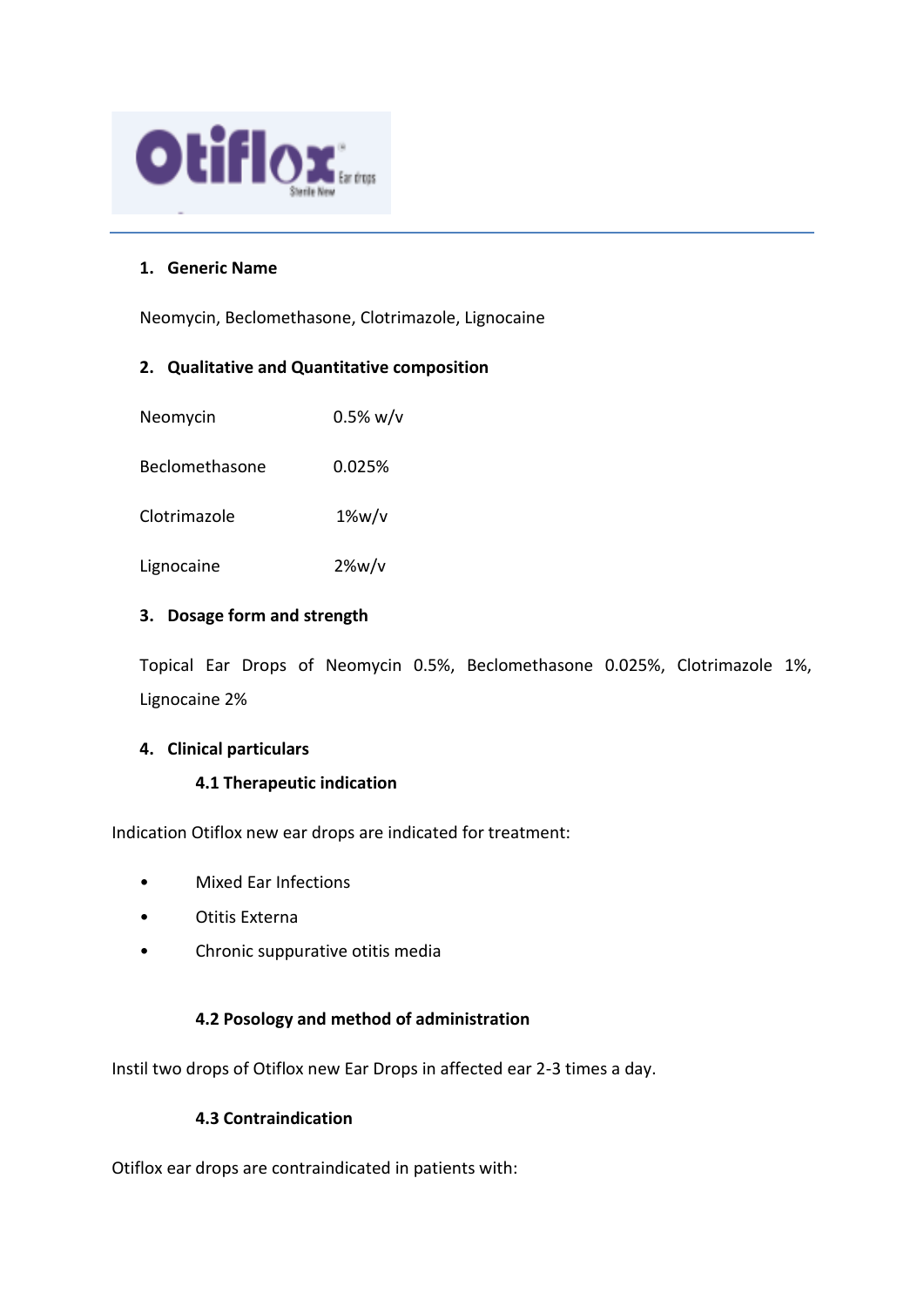- Hypersensitivity to any of the ingredients
- Psychiatric illnesses and in patients with epilepsy or other seizure disorders.
- Severe systemic infections

# **4.4 Special warnings and precautions for use**

None.

## **4.5 Drug interactions**

No specific drug interactions noted.

## **4.6 Use in special population**

- Pediatric: Not recommended in children.
- Geriatric: Safety and effectiveness of Otiflox ear drops in geriatric patients have not been established.
- Liver impairment: Use with caution.
- Renal failure: Use with caution.
- Pregnancy and lactation: Use with caution.

# **4.7 Effects on ability to drive and use machine**

Patients should be cautioned against engaging in activities requiring complete mental alertness, and motor coordination such as operating machinery until their response to Otiflox new Ear Drops is known.

# **4.8 Undesirable effects**

Otiflox new ear drops can give mild irritation, burning or stinging sensation in the ear after application.

## **4.9 Overdose**

There is limited experience of overdose with Otiflox new Ear Drops. Initiate general symptomatic and supportive measures in all cases of overdosages where necessary.

## **5. Pharmacological properties**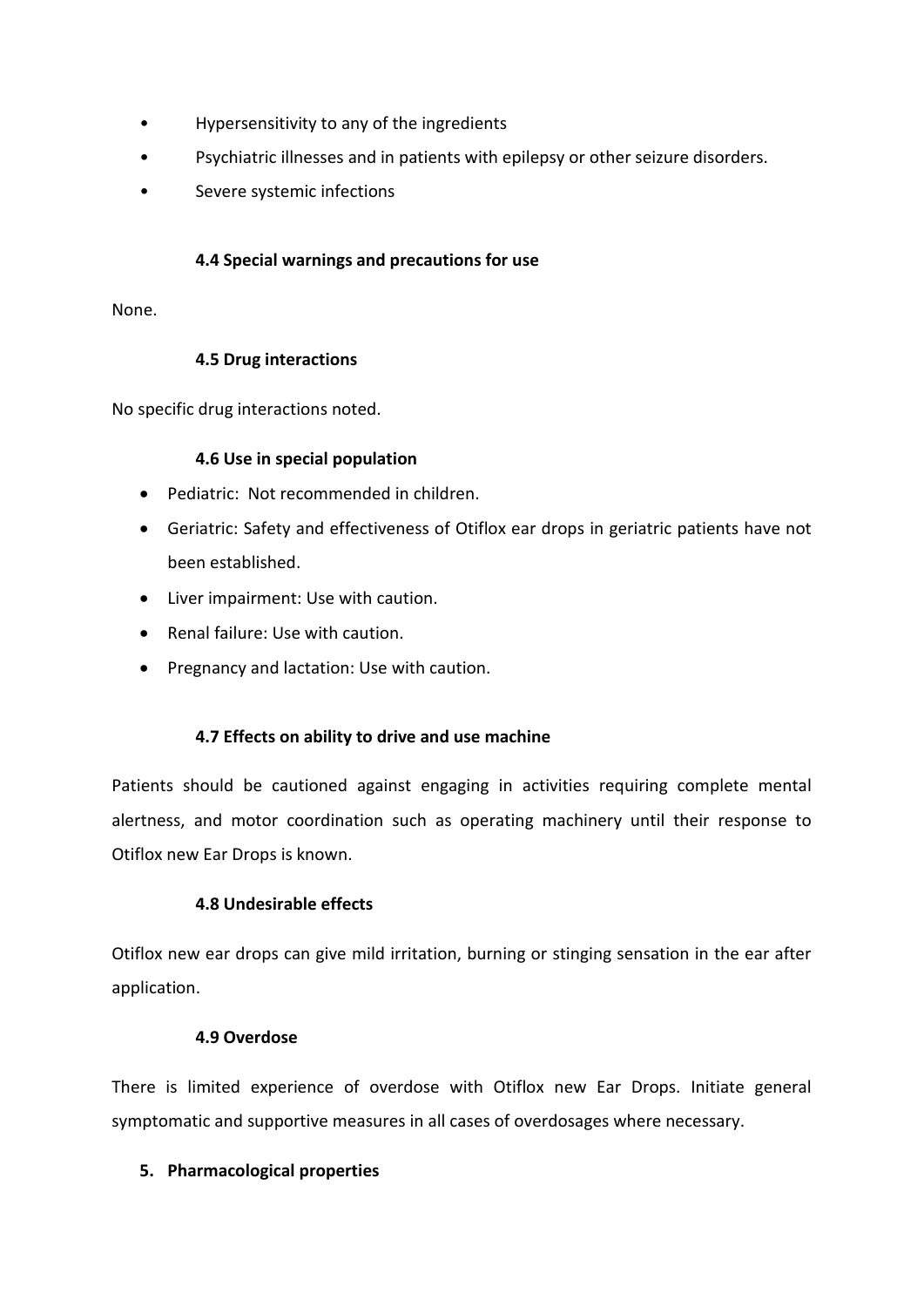## **5.1 Mechanism of action**

Aminoglycosides like neomycin "irreversibly" bind to specific 30S-subunit proteins and 16S rRNA. Specifically neomycin binds to four nucleotides of 16S rRNA and a single amino acid of protein S12. This interferes with decoding site in the vicinity of nucleotide 1400 in 16S rRNA of 30S subunit. This region interacts with the wobble base in the anticodon of tRNA. This leads to interference with the initiation complex, misreading of mRNA so incorrect amino acids are inserted into the polypeptide leading to non-functional or toxic peptides and the breakup of polysomes into non-functional monosomes.

Beclomethasone is a steroid which promptly blocks inflammation & allergy.

Clotrimazole works to kill individual Candida or fungal cells by altering the permeability of the fungal cell wall. It binds to phospholipids in the cell membrane and inhibits the biosynthesis of ergosterol and other sterols required for cell membrane production. This leads to the cell's death via loss of intracellular elements.

Lignocaine HCl blocks sensation of pain.

#### **5.2 Pharmacodynamic properties**

Neomycin is an aminoglycoside antibiotic. Aminoglycosides are useful primarily in infections involving aerobic, Gram-negative bacteria, such as Pseudomonas, Acinetobacter, and Enterobacter. In addition, some mycobacteria, including the bacteria that cause tuberculosis, are susceptible to aminoglycosides. Infections caused by Gram-positive bacteria can also be treated with aminoglycosides, but other types of antibiotics are more potent and less damaging to the host. In the past the aminoglycosides have been used in conjunction with penicillin-related antibiotics in streptococcal infections for their synergistic effects, particularly in endocarditis. Aminoglycosides are mostly ineffective against anaerobic bacteria, fungi and viruses.

Beclomethasone dipropionate works by attenuating the inflammatory responses associated with asthma, allergic rhinitis, nasal polyps, and corticosteroid-responsive dermatoses. It suppresses the actions of inflammatory cells, such as mast cells, eosinophils, basophils, lymphocytes, macrophages, and neutrophils. It also inhibits the release of inflammatory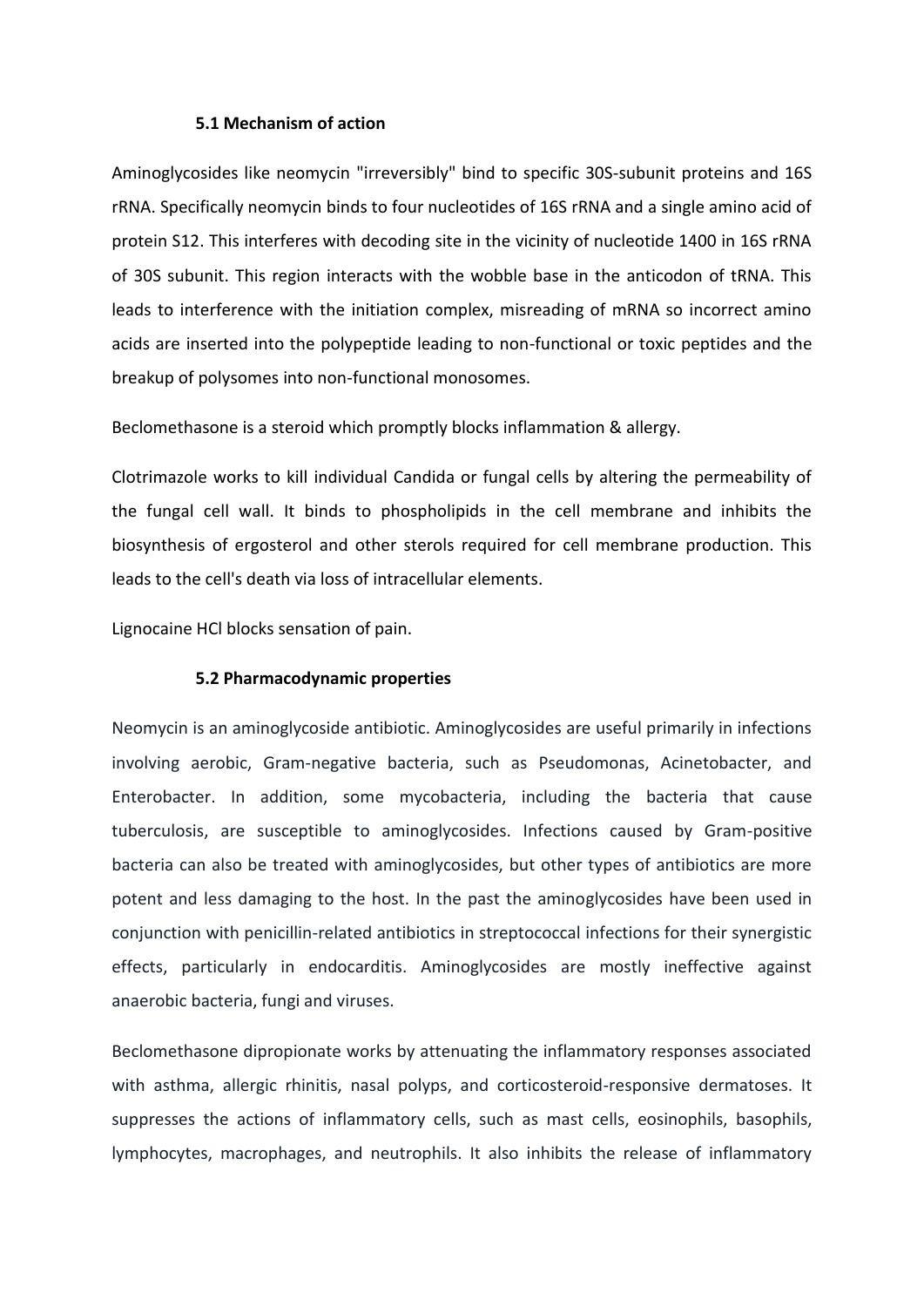mediators, such as histamine, eicosanoids, leukotrienes, and cytokines. Beclomethasone dipropionate is reported to exhibit potent topical activity while possessing low systemic effects. Beclomethasone dipropionate is a corticosteroid drug with anti-inflammatory and vasoconstrictive effects used to treat chronic inflammatory processes such as asthma, allergic rhinitis, and corticosteroid-responsive dermatoses. When inhaled, it improves lung function, decreases airway hyper-reactivity, and reduces the severity of asthmatic symptoms. Although inhaled corticosteroids, including beclomethasone dipropionate, are reported to mainly act locally in the lungs, systemic effects such as disruption of hypothalamic-pituitary-adrenal (HPA) axis function, bone turnover, osteoporosis, and growth suppression may still be observed with chronic use or high dose administration. There were varying findings from clinical studies examining the effect of Beclomethasone dipropionate on growth suppression in pediatric patients. It was shown to suppress the hypothalamo-pituitary-adrenal (HPA) axis in a dose-dependent manner. HPA axis is a central hormonal response system to stress and activation of HPA axis leads to the production of endogenous steroid hormone production. Long-term use of high-dose systemic corticosteroids, including those inhaled, was often associated with signs and symptoms of adrenal insufficiency when exposed to stress conditions, such as trauma, surgery, or infections. As corticosteroids work by suppressing the immune system, there may be an increased risk for developing infections. Cases of *Candida albicans* infection of the mouth and throat have been reported with inhaled Beclomethasone dipropionate therapy.

Clotrimazole is a broad-spectrum antifungal agent that inhibits the growth of pathogenic yeasts by changing the permeability of cell membranes. The action of Clotrimazole is fungistatic at concentrations of drug up to 20 mcg/mL and may be fungicidal *in vitro* against Candida albicans and other species of the genus Candida at higher concentrations. Unfortunately, resistance to Clotrimazole, which was rare in the past, is now common in various patient populations. Clotrimazole is generally considered to be a fungistatic, and not a fungicidal drug, although this contrast is not absolute, as Clotrimazole shows fungicidal properties at higher concentrations.

Excessive blood levels of lidocaine can cause changes in cardiac output, total peripheral resistance, and mean arterial pressure. With central neural blockade these changes may be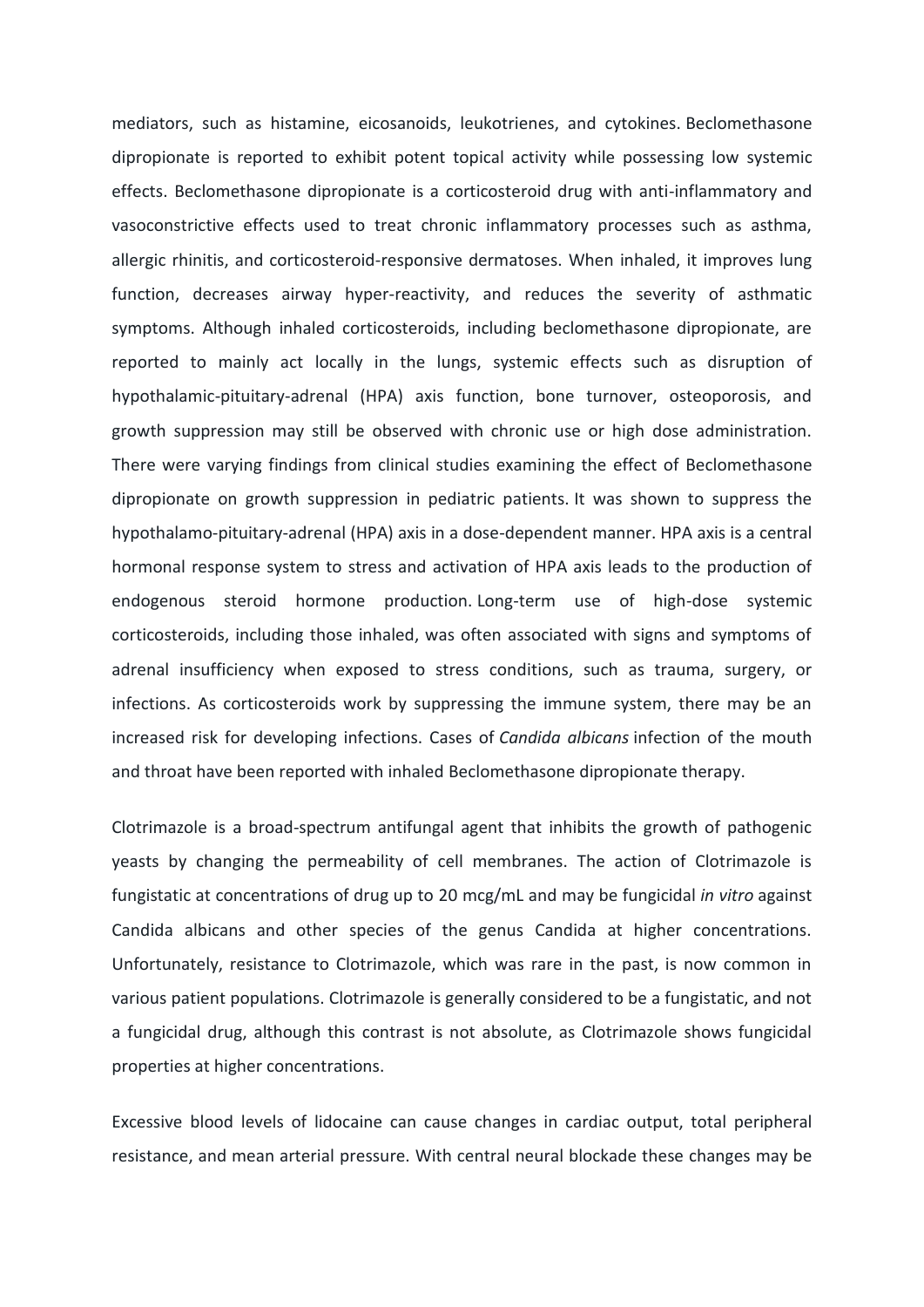attributable to the block of autonomic fibers, a direct depressant effect of the local anesthetic agent on various components of the cardiovascular system, and/or the betaadrenergic receptor stimulating action of epinephrine when present. The net effect is normally a modest hypotension when the recommended dosages are not exceeded.

In particular, such cardiac effects are likely associated with the principal effect that lidocaine elicits when it binds and blocks sodium channels, inhibiting the ionic fluxes required for the initiation and conduction of electrical action potential impulses necessary to facilitate muscle contraction . Subsequently, in cardiac myocytes, lidocaine can potentially block or otherwise slow the rise of cardiac action potentials and their associated cardiac myocyte contractions, resulting in possible effects like hypotension, bradycardia, myocardial depression, cardiac arrhythmias, and perhaps cardiac arrest or circulatory collapse.

Moreover, lidocaine possesses a dissociation constant (pKa) of 7.7 and is considered a weak base. As a result, about 25% of lidocaine molecules will be un-ionized and available at the physiological pH of 7.4 to translocate inside nerve cells, which means lidocaine elicits an onset of action more rapidly than other local anesthetics that have higher pKa values. This rapid onset of action is demonstrated in about one minute following intravenous injection and fifteen minutes following intramuscular injection. The administered lidocaine subsequently spreads rapidly through the surrounding tissues and the anesthetic effect lasts approximately ten to twenty minutes when given intravenously and about sixty to ninety minutes after intramuscular injection.

#### **5.3 Pharmacokinetic properties**

Neomycin is poorly absorbed from the gastrointestinal tract, about 97% of an oral dose being excreted unchanged in the faeces. Doses of 3 g orally produce peak plasma concentrations of up to 4 micrograms/mL and absorption is similar after an enema. Absorption may be increased in conditions which damage or inflame the mucosa. Absorption has also been reported to occur from the peritoneum, respiratory tract, bladder, wounds, and inflamed skin. Once neomycin is absorbed it is rapidly excreted by the kidneys in active form. It has been reported to have a half-life of 2 to 3 hours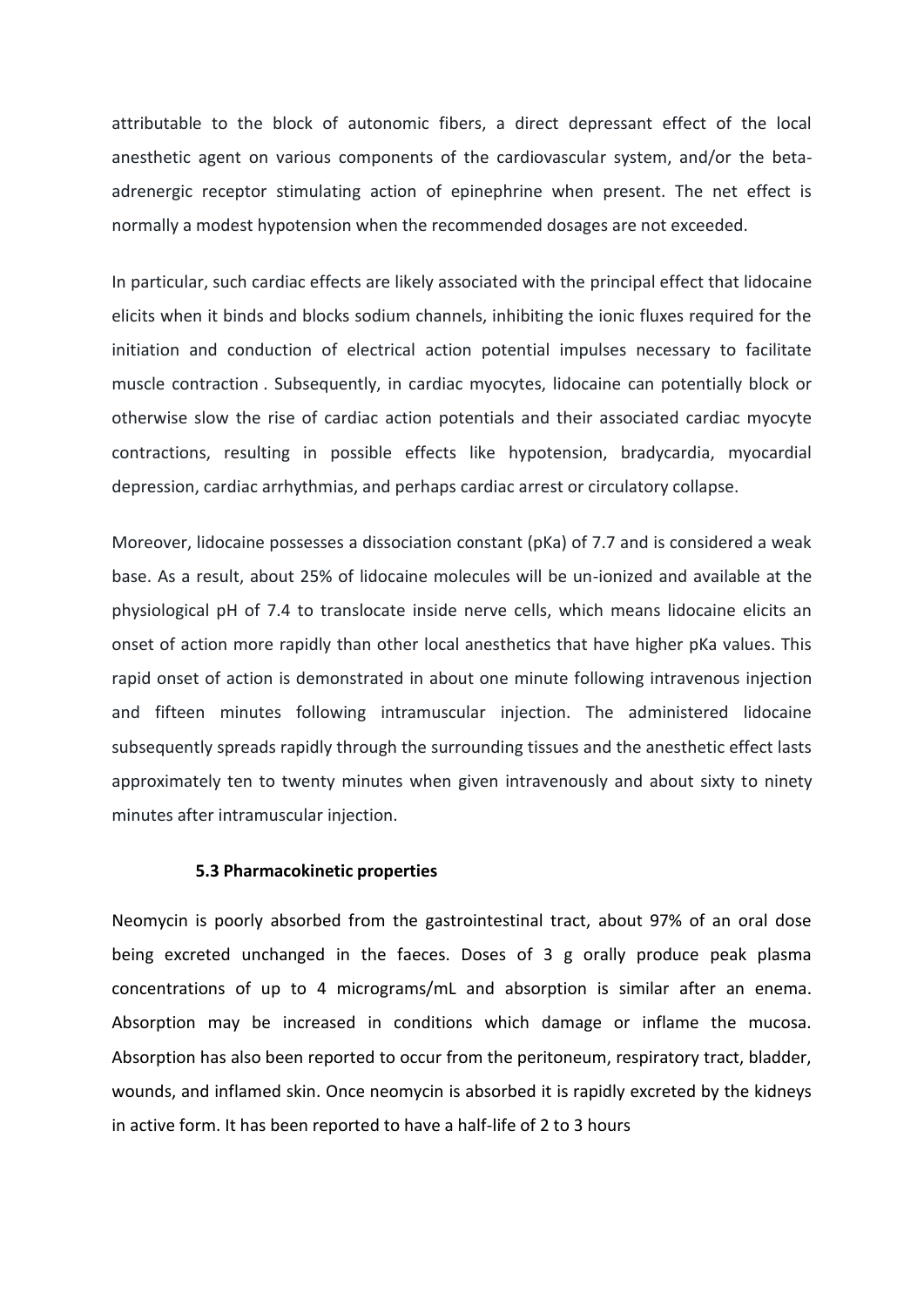Beclomethasone is stated to be readily absorbed from sites of local application, and rapidly distributed to all body tissues. It is metabolised principally in the liver, but also in other tissues including gastrointestinal tract and lung; enzymatic hydrolysis rapidly produces the monopropionate (which has some glucocorticoid activity), and, more slowly, the free alcohol, which is virtually devoid of activity. Only a small proportion of an absorbed dose is excreted in urine, the remainder being excreted in the faeces mainly as metabolites.

When applied topically Clotrimazole penetrates the epidermis but there is little if any systemic absorption. Absorption of 3 to 10% of a dose has been reported after vaginal use. Clotrimazole is metabolised in the liver to inactive compounds and excreted in the faeces and urine.

Lidocaine is readily absorbed across mucous membranes and damaged skin but poorly through intact skin. The agent is quickly absorbed from the upper airway, tracheobronchial tree, and alveoli into the bloodstream. And although lidocaine is also well absorbed across the gastrointestinal tract the oral bioavailability is only about 35% as a result of a high degree of first-pass metabolism. After injection into tissues, lidocaine is also rapidly absorbed and the absorption rate is affected by both vascularity and the presence of tissue and fat capable of binding lidocaine in the particular tissues. The protein binding recorded for lidocaine is about 60 to 80% and is dependent upon the plasma concentration of alpha-1-acid glycoprotein. Lidocaine is metabolized predominantly and rapidly by the liver, and metabolites and unchanged drug are excreted by the kidneys.

## **6. Nonclinical properties**

#### **6.1 Animal Toxicology or Pharmacology**

NA.

## **7. Description**

Neomycin belongs to a class of drugs known as aminoglycoside antibiotics. Its chemical name (2*R*,3*S*,4*R*,5*R*,6*R*)-5-amino-2-(aminomethyl)-6-[(1*R*,2*R*,3*S*,4*R*,6*S*)-4,6-diamino-2- [(2*S*,3*R*,4*S*,5*R*)-4-[(2*R*,3*R*,4*R*,5*S*,6*R*)-3-amino-6-(aminomethyl)-4,5-dihydroxyoxan-2-yl]oxy-3 hydroxy-5-(hydroxymethyl)oxolan-2-yl]oxy-3-hydroxycyclohexyl]oxyoxane-3,4-diol and Its chemical structure is: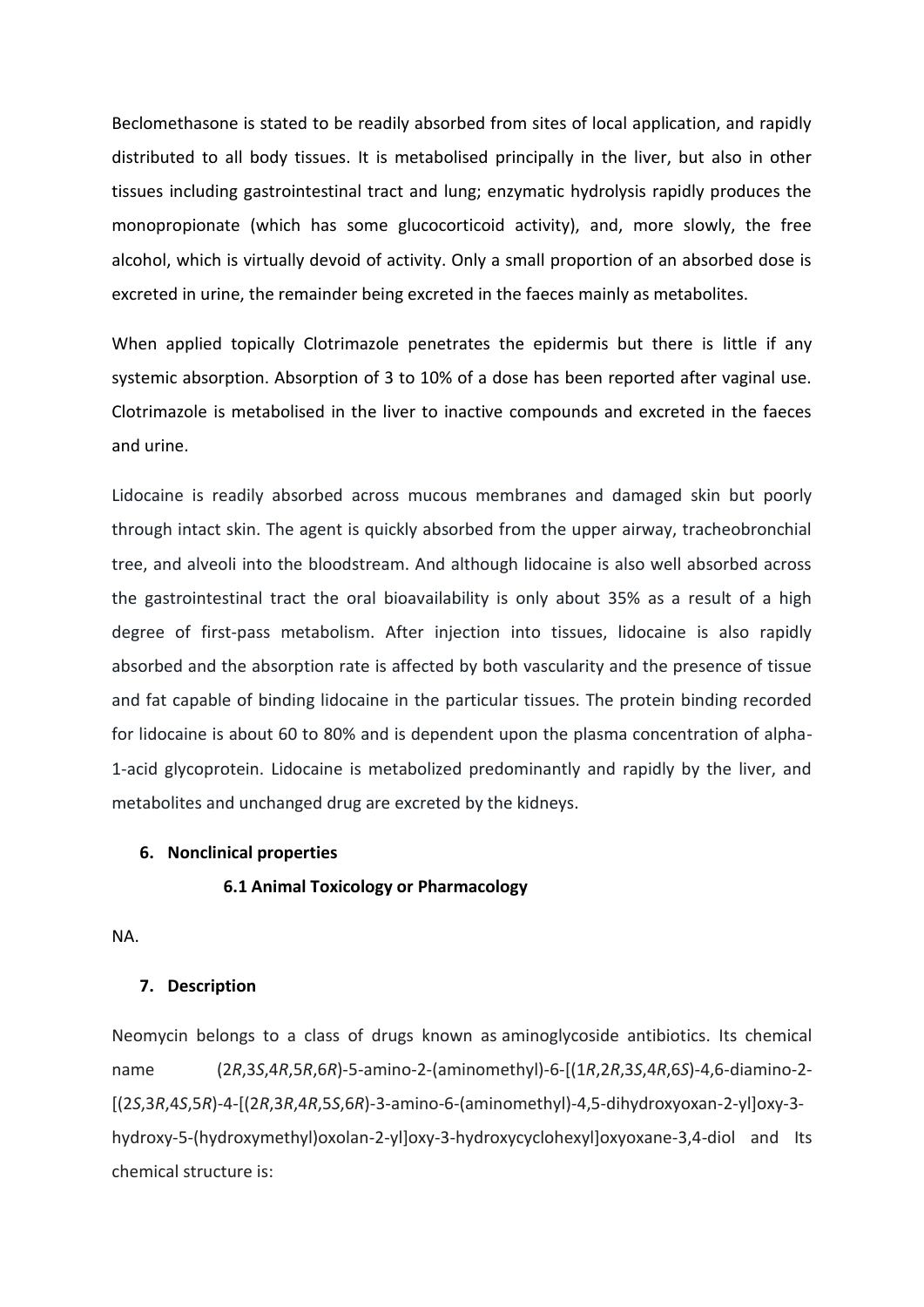

Its molecular formula is  $C_{23}H_{46}N_6O_{13}$  and its molecular weight is 614.644 g/mol.

Beclomethasone belongs to a class of medications called corticosteroids. Its chemical name is (8*S*,9*R*,10*S*,11*S*,13*S*,14*S*,16*S*,17*R*)-9-chloro-11,17-dihydroxy-17-(2-hydroxyacetyl)-10,13,16 trimethyl-6,7,8,11,12,14,15,16-octahydrocyclopenta[a]phenanthren-3-one and its structure is:



Its empirical formula is C<sub>22</sub>H<sub>29</sub>ClO<sub>5</sub> and its molecular weight is 521.042 g/mol.

Clotrimazole is in a class of antifungal medications called imidazole. It works by stopping the growth of fungi that cause infection. Its chemical name is 1-[(2-chlorophenyl) diphenylmethyl] imidazole and its chemical structure is:



Its empirical formula is  $C_{22}H_{17}CIN_2$  and its molecular weight is 344.837 g/mol.

Lignocaine is a unique amide local anesthetic. Its chemical name is 2-(diethylamino)-*N*-(2,6 dimethylphenyl)acetamide and its structure is: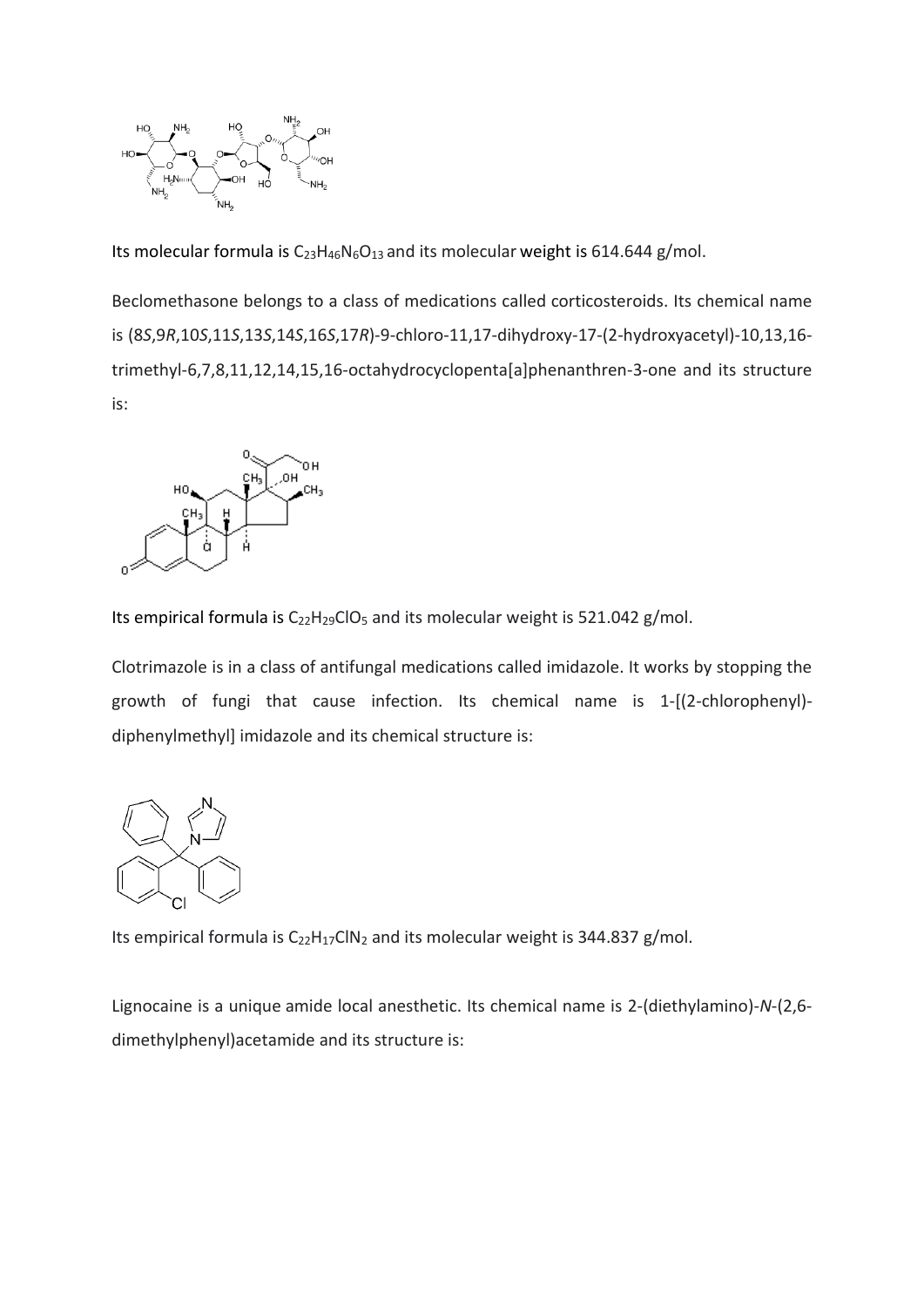

Its empirical formula is C14H22N2O and its molecular weight is 234.3373 g/mol

# **8. Pharmaceutical particulars**

## **8.1 Incompatibilities**

There are no known incompatibilities.

## **8.2 Shelf-life**

18 months.

## **8.3 Packaging Information**

Otiflox new Ear Drops is available in 5 ml bottle with in-built dropper.

# **8.4 Storage and handling instructions**

Store in a dry, well-ventilated place at a temperature not exceeding 30°C. Do not freeze.

# **9. Patient Counselling Information**

## **9.1 Adverse Reactions**

Refer part 4.8

# **9.2 Drug Interactions**

Refer part 4.5

**9.3 Dosage**

Refer part 4.2

**9.4 Storage**

Refer part 8.4